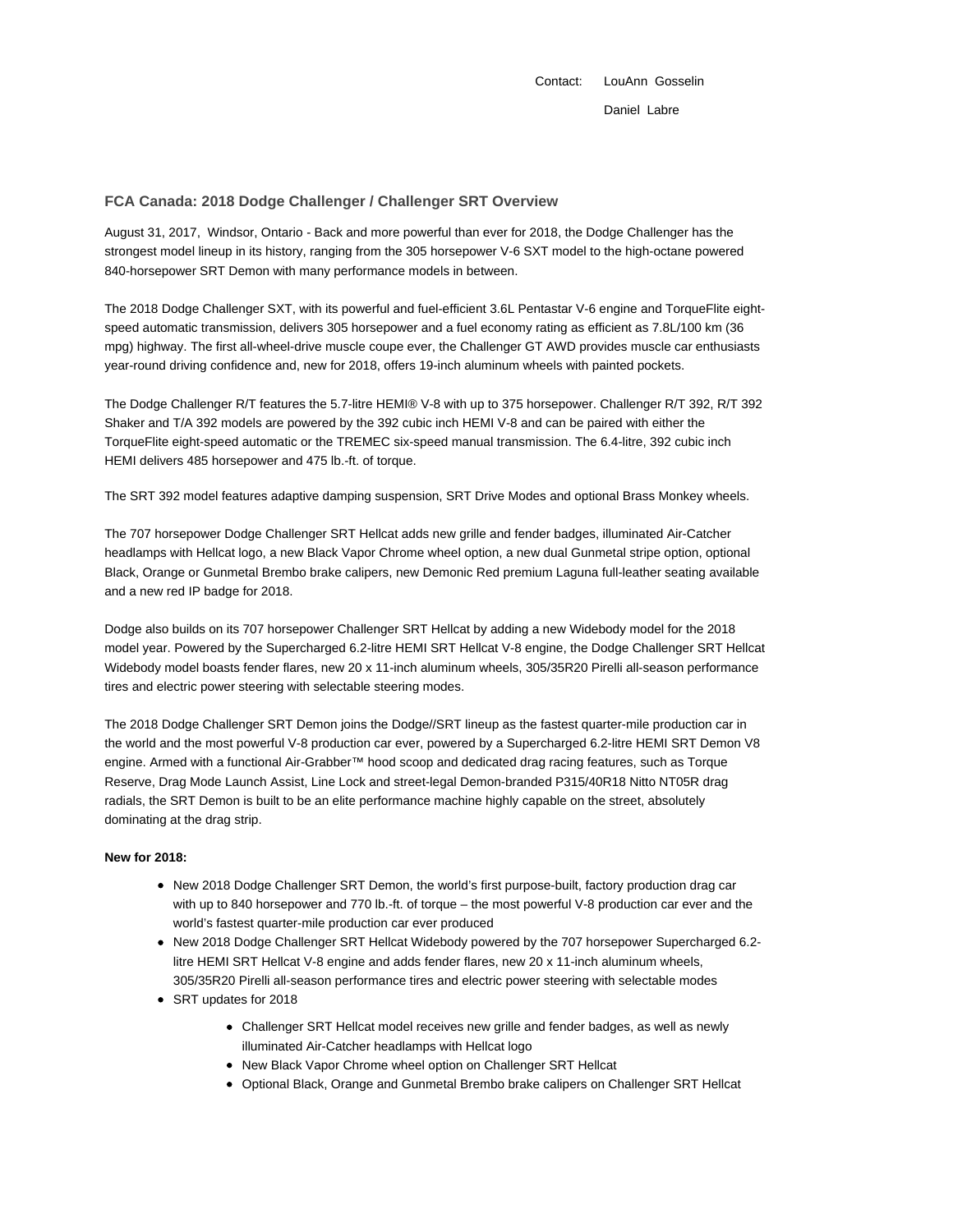- New Demonic Red premium Laguna full-leather interior available on Challenger SRT Hellcat
- Challenger SRT Hellcat receives new red IP badge
- Brass Monkey wheels now available on Challenger SRT 392
- Low-Gloss Black lightweight forged aluminum wheels now standard on Challenger SRT 392 saves 7.2 kg (16 lb.) per vehicle
- Optional Red Brembo brake calipers on Challenger R/T and R/T 392 models
- All-new Performance Handling Package on 5.7L models with four-piston Brembo brakes and highperformance suspension
- 19-inch aluminum wheel with painted pockets available on Challenger GT AWD
- Nappa leather-faced performance seats with Alcantara inserts and perforations included with Super Track Pak on Challenger SXT Plus and R/T
- SiriusXM Guardian delivers advanced in-vehicle connectivity and useful apps for drivers and passengers. Features include SOS Call, Roadside Assistance, Send and Go, Vehicle Finder and Remote Services with can be used for virtually anywhere, allowing owners to lock, unlock doors, or start their vehicles
- On-demand 4G Wi-Fi (late availability) hotspot capability provides faster speed and more reliable invehicle wireless internet connectivity to your laptop, tablet or smartphone and supports up to eight mobile devices
- SiriusXM Travel Link makes every trip more efficient, SiriusXM Travel Link provides premium data services and information, including weather, fuel prices, sports and movies
- SiriusXM Traffic Plus works with the vehicle's navigation system to display traffic speed and flow information, along with accident information to assist drivers in routing around congested areas
- Standard next-generation Uconnect 4 multimedia centre features a 7-inch touchscreen with Apple CarPlay and Android Auto on Challenger SXT
- Available next-generation Uconnect 4C multimedia centre adds Largest-in-Class 8.4-inch touchscreen and new SiriusXM Guardian. Step up to the Uconnect 4C NAV multimedia centre for new SiriusXM Travel Link and Traffic Plus
- Standard ParkView Rear Back-up Camera and power front windows with one-touch up-and-down are standard on all models
- New F8 Green and Indigo Blue exterior paint options added to the lineup, B5 Blue and Plum Crazy return (late availability)

# **Highlights:**

- New 2018 Dodge Challenger SRT Demon, the world's first purpose-built, factory production drag car
- Up to 840 horsepower and 770 lb.-ft. of torque from Supercharged 6.2-liter HEMI SRT Demon V-8 engine makes Dodge Challenger SRT Demon the most powerful V-8 production car ever and the world's fastest quarter-mile production car ever
- Highest horsepower V-8 production car engine ever
- First-ever front-wheel lift in a production car (89 cm / 2.92 feet) as certified by Guinness World Records
- World's fastest quarter-mile production car with an elapsed time (ET) of 9.65 seconds and 225 km/h (140 mph) as certified by National Hot Rod Association (NHRA)
- World's fastest 0-60 production car: 2.3 seconds
- 0-30 miles per hour: 1.0 second
- Air-Grabber™ induction system includes the largest functional hood scoop 291.6 square centimetres (45.2 square inches) of any production car
- Significant upgrades to create the Demon engine include:
- Larger 2.7-litre per rev supercharger; increased boost pressure to 14.5 psi
- Higher rpm limit of 6,500
- First-ever factory-production car with innovative SRT Power Chiller™ liquid-to-air intercooler chiller system
- First factory-production car with After-Run Chiller that keeps cooling the supercharger/charge air cooler after the engine is shut off
- First-ever, factory-production car designed to run on 100+ high-octane unleaded fuel or 91 octane on demand
- First-ever, factory-production car with TransBrake for more powerful and quicker launches
- First-ever, factory-production drag car with Torque Reserve, to deliver increased levels of power and torque at launch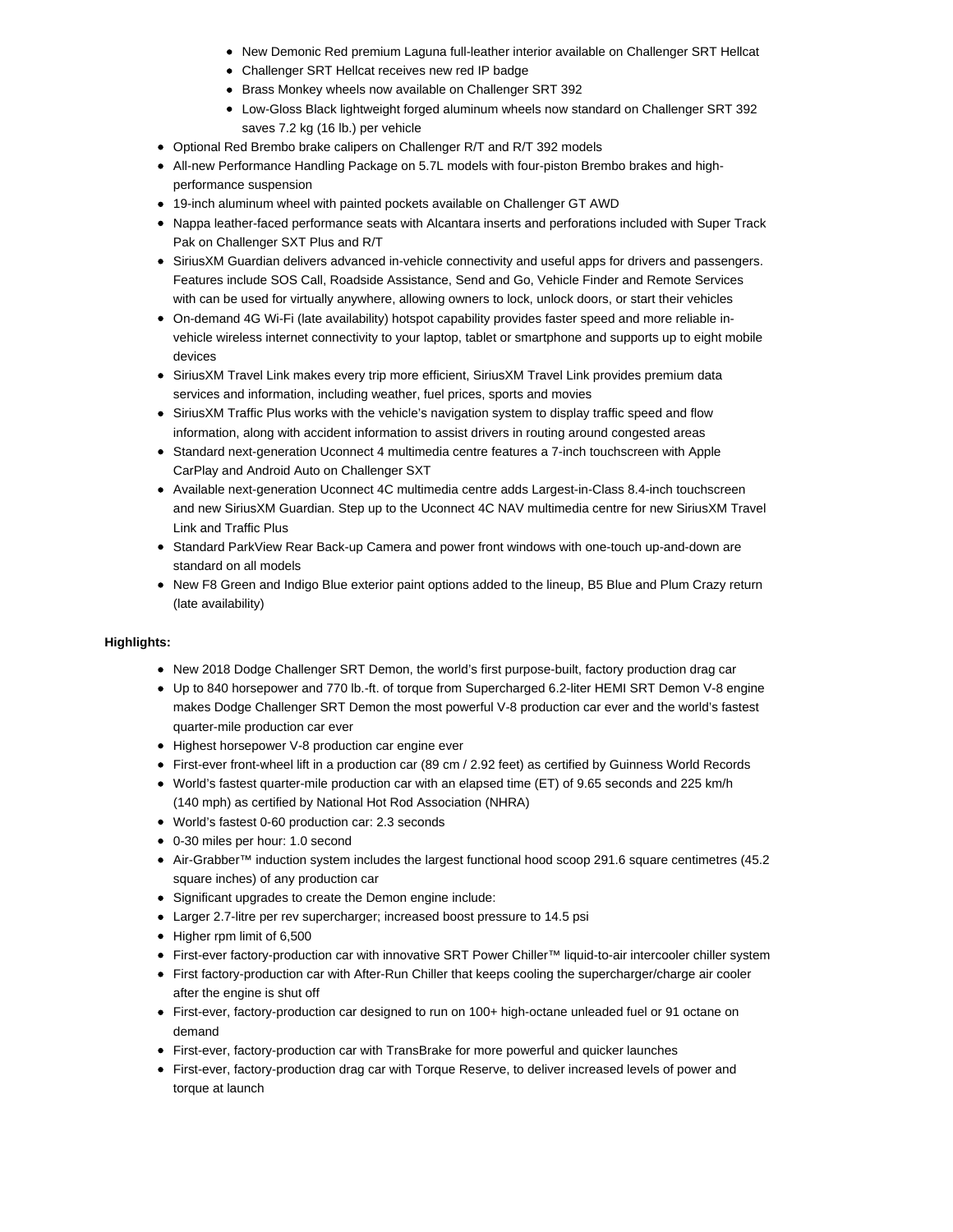- First-ever, factory-production car with front passenger seat delete
- Exclusive, serialized Demon Crate offers components that fully unleash the car's potential at the drag strip
- Challenger SRT Demon is covered by FCA Canada's SRT factory warranty
- Production of limited-edition single model year (3,000 United States/300 Canada) Challenger SRT Demon begins later this summer; deliveries to Dodge//SRT dealers to begin this fall
- New 2018 Dodge Challenger SRT Hellcat Widebody adds fender flares, new 20 x 11-inch aluminum wheels, 305/35R20 Pirelli all-season performance tires and electric power steering with selectable modes
- 707-horsepower Dodge Challenger SRT Hellcat returns in 2018 with new grille and fender badges, new Black Vapor Chrome wheel option, optional Black, Orange and Gunmetal Brembo brake calipers, new Demonic Red premium Laguna full-leather seating available and new red IP badge
- 0-60 miles per hour (mph) in the mid-3 second range with TorqueFlite 8HP90 eight-speed automatic transmission
- National Hot Rod Association (NHRA) certified quarter mile elapsed time of 11.2 seconds with street tires (10.8 seconds on drag radial tires)
- Top speed of 320 km/h (199 mph)
- Challenger SRT 392 model delivers 485 horsepower along with adaptive damping suspension and functional SRT performance cues
- SRT Drive Modes allow drivers to tailor their driving experience by controlling horsepower, transmission shift schedules, steering (Challenger SRT 392 and SRT Hellcat Widebody), paddle shifters (automatic transmission), traction and suspension. Drive Modes are pre-configured for Sport, Track and Default modes, while Custom mode lets drivers tailor the drive experience to their favorite settings
- Challenger R/T 392, Challenger T/A 392 and R/T 392 Shaker punch out 485 naturally aspirated horsepower and 475 lb.-ft. of torque with TREMEC six-speed manual or TorqueFlite eight-speed automatic transmission, four-piston Brembo brakes and 20 x 9-inch aluminum wheels
- Challenger R/T 392 Shaker model combines the ultimate combination of power and heritage cues with a functional Shaker hood scoop
- Active Exhaust is standard on all HEMI V-8 models. All 5.7L HEMI V-8 Challenger models feature a 6.9 cm (2.75-inch) electronically controlled active exhaust system to deliver a signature Dodge muscle-car roar
- Challenger GT AWD is the first all-wheel-drive muscle coupe ever, providing muscle car enthusiasts allweather driving confidence exclusive to Dodge featuring an active transfer case and front-axle disconnect
- TorqueFlite eight-speed automatic transmission and 305 horsepower 3.6L Pentastar V-6 deliver a fuel efficiency rating of 7.8L/100 km (36 mpg) highway, plus precision and enhanced performance, thanks to sport mode and available paddle-shifting capabilities on Challenger SXT and SXT Plus models
- The 1971-inspired Challenger muscle-car exterior styling with split grille, pronounced and functional power bulge hood, LED halo headlamps and LED tail lamps
- Interior design features 1971-inspired high-sill centre console and driver-focused instrument panel available in various exterior colours choices and a wide variety of interior trim selections, including throwback Houndstooth cloth to Ruby Red, or Pearl with Black leather performance seats
- More than 70 available safety and security features, including Forward Collision Warning, Adaptive Cruise Control, and Blind-Spot Monitoring with Rear Cross Path detection

## **Model Lineup**

For 2018, the Dodge Challenger lineup consists of 16 models:

- 2018 Dodge Challenger SXT
- 2018 Dodge Challenger SXT Plus
- 2018 Dodge Challenger GT AWD
- 2018 Dodge Challenger R/T
- 2018 Dodge Challenger R/T T/A
- 2018 Dodge Challenger R/T Shaker
- 2018 Dodge Challenger R/T 392
- 2018 Dodge Challenger R/T 392 Shaker
- 2018 Dodge Challenger T/A 392
- 2018 Dodge Challenger SRT 392